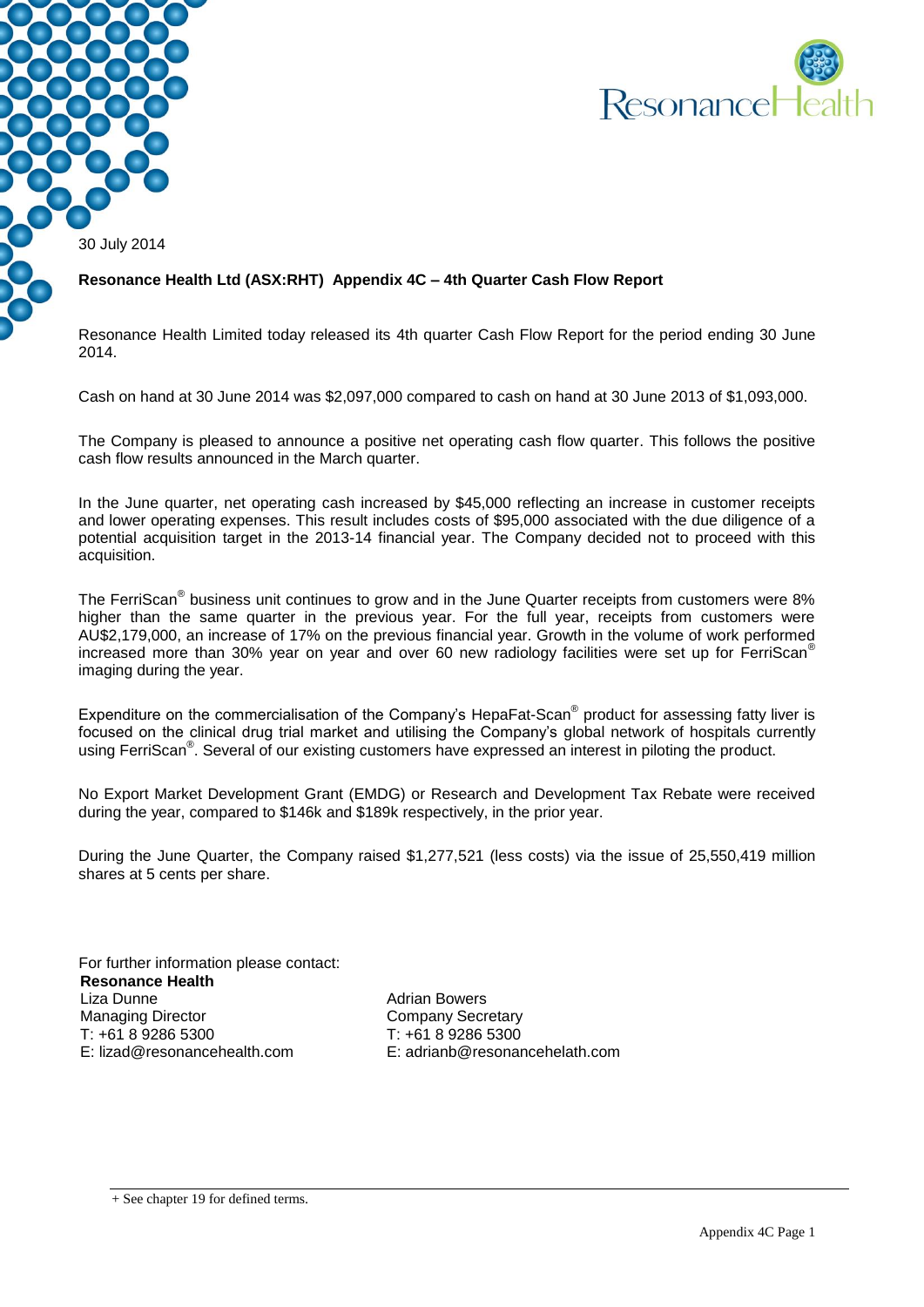**Appendix 4C Quarterly report for entities admitted on the basis of commitment**

*Rule 4.7B*

# **Appendix 4C**

# **Quarterly report for entities admitted on the basis of commitments**

Introduced 31/3/2000. Amended 30/9/2001

Name of entity

Resonance Health Limited

 $\mathbb{R}^2$ 

96 006 762 492 30 June 2014

ABN Quarter ended ("current quarter")

### **Consolidated statement of cash flows**

|                                            |                                                | Current quarter | Year to date |
|--------------------------------------------|------------------------------------------------|-----------------|--------------|
| Cash flows related to operating activities |                                                | \$A'000         | \$A'000      |
|                                            |                                                |                 |              |
| 1.1                                        | Receipts from customers                        | 623             | 2,179        |
| 1.2                                        | Payments for<br>(a) staff costs                | (248)           | (1,298)      |
|                                            | (b) advertising and marketing                  | (108)           | (280)        |
|                                            | (c) research and development                   | (105)           | (198)        |
|                                            | (d) leased assets                              |                 |              |
|                                            | (e) other working capital                      | (21)            | (399)        |
| 1.3                                        | Dividends received                             |                 |              |
| 1.4                                        | Interest and other items of a similar nature   | 4               | 20           |
|                                            | received                                       |                 |              |
| 1.5                                        | Interest and other costs of finance paid       |                 |              |
| 1.6                                        | Income taxes (paid)/received                   |                 |              |
| 1.7                                        | Receipts/Payments (a) consulting<br>&<br>Other | (4)             | (49)         |
|                                            | professional services                          |                 |              |
|                                            | statutory & compliance<br>(b)                  | (1)             | (101)        |
|                                            | (c) grants                                     |                 |              |
| (d) Due diligence expense                  |                                                | (95)            | (95)         |
|                                            |                                                | 45              | (221)        |
|                                            | Net operating cash flows                       |                 |              |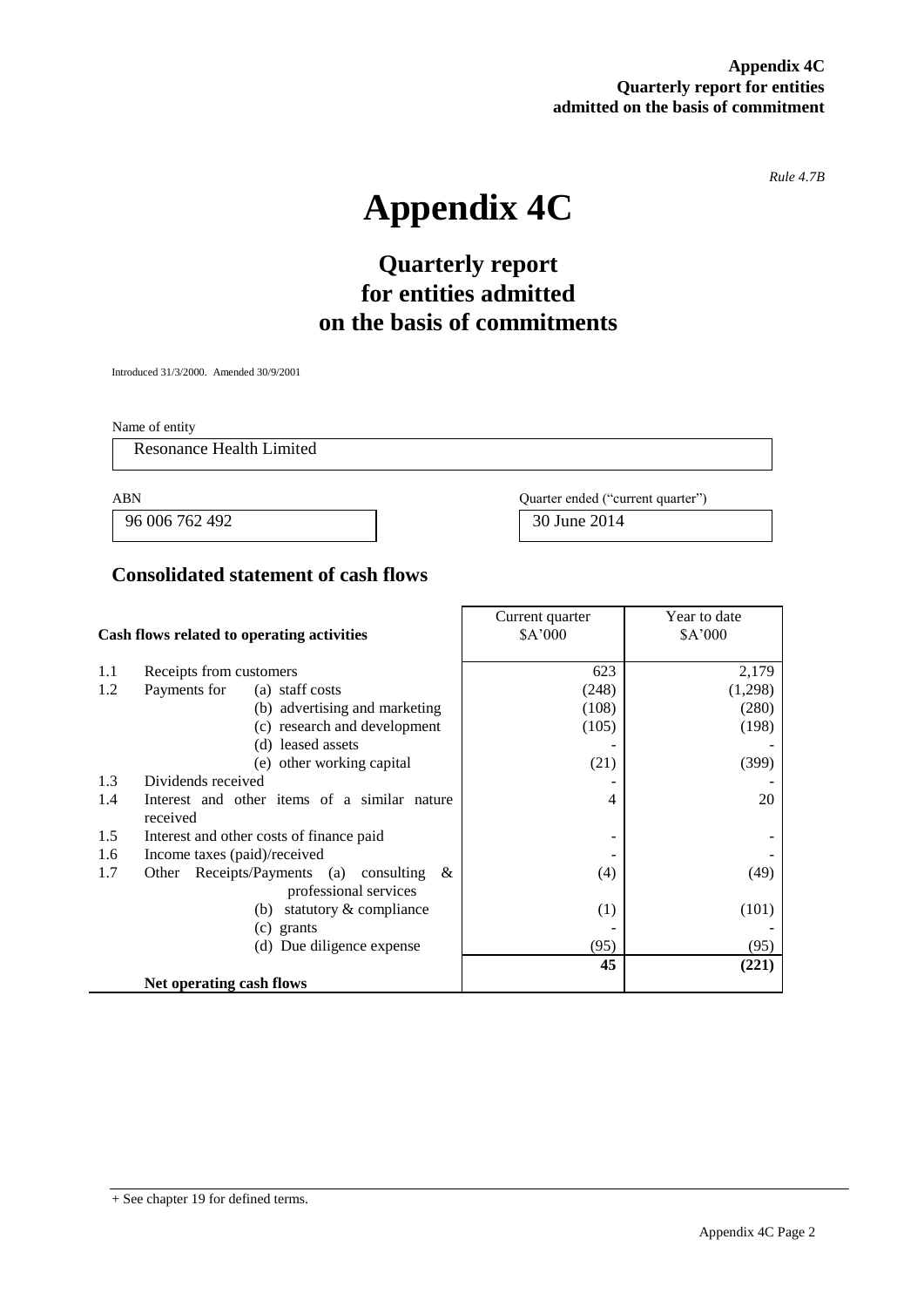#### **Appendix 4C Quarterly report for entities admitted on the basis of commitment**

|      |                                                                | Current quarter | Year to date |
|------|----------------------------------------------------------------|-----------------|--------------|
|      |                                                                | \$A'000         | \$A'000      |
| 1.8  | Net operating cash flows (carried forward)                     |                 |              |
|      | Cash flows related to investing activities                     |                 |              |
| 1.9  | Payment for acquisition of:                                    |                 |              |
|      | (a) businesses (item 5)                                        |                 |              |
|      | (b) equity investments                                         |                 |              |
|      | intellectual property<br>(c)                                   |                 |              |
|      | (d)<br>physical non-current assets                             | (1)             | (4)          |
|      | other non-current assets<br>(e)                                |                 |              |
| 1.10 | Proceeds from disposal of:                                     |                 |              |
|      | (a) businesses (item 5)<br>(b) equity investments              |                 |              |
|      | intellectual property<br>(c)                                   |                 |              |
|      | (d)<br>physical non-current                                    |                 |              |
|      | assets                                                         |                 |              |
|      | (e)<br>other non-current assets                                |                 |              |
|      |                                                                |                 |              |
| 1.11 | Loans to other entities                                        |                 |              |
| 1.12 | Loans repaid by other entities                                 |                 |              |
| 1.13 | Other (Cash introduced on acquisition of<br>controlled entity) |                 |              |
|      |                                                                |                 |              |
|      | Net investing cash flows                                       | (1)             | (4)          |
| 1.14 | Total operating and investing cash flows                       | 44              | (225)        |
|      | Cash flows related to financing activities                     |                 |              |
| 1.15 | Proceeds from issues of shares, options, etc.                  | 1,277           | 1,277        |
| 1.16 | Proceeds from sale of forfeited shares                         |                 |              |
| 1.17 | Proceeds from borrowings                                       |                 |              |
| 1.18 | Repayment of borrowings                                        |                 |              |
| 1.19 | Dividends paid                                                 |                 |              |
| 1.20 | Other (costs of capital raising)                               | (49)            | (49)         |
|      | Net financing cash flows                                       | 1,228           | 1,228        |
|      |                                                                |                 |              |
|      | Net increase (decrease) in cash held                           | 1,272           | 1,003        |
| 1.21 | Cash at beginning of quarter/year to date                      | 829             | 1,093        |
| 1.22 | Exchange rate adjustments to item 1.20                         | (4)             | $\mathbf{I}$ |
| 1.23 | Cash at end of quarter                                         | 2,097           | 2,097        |
|      |                                                                |                 |              |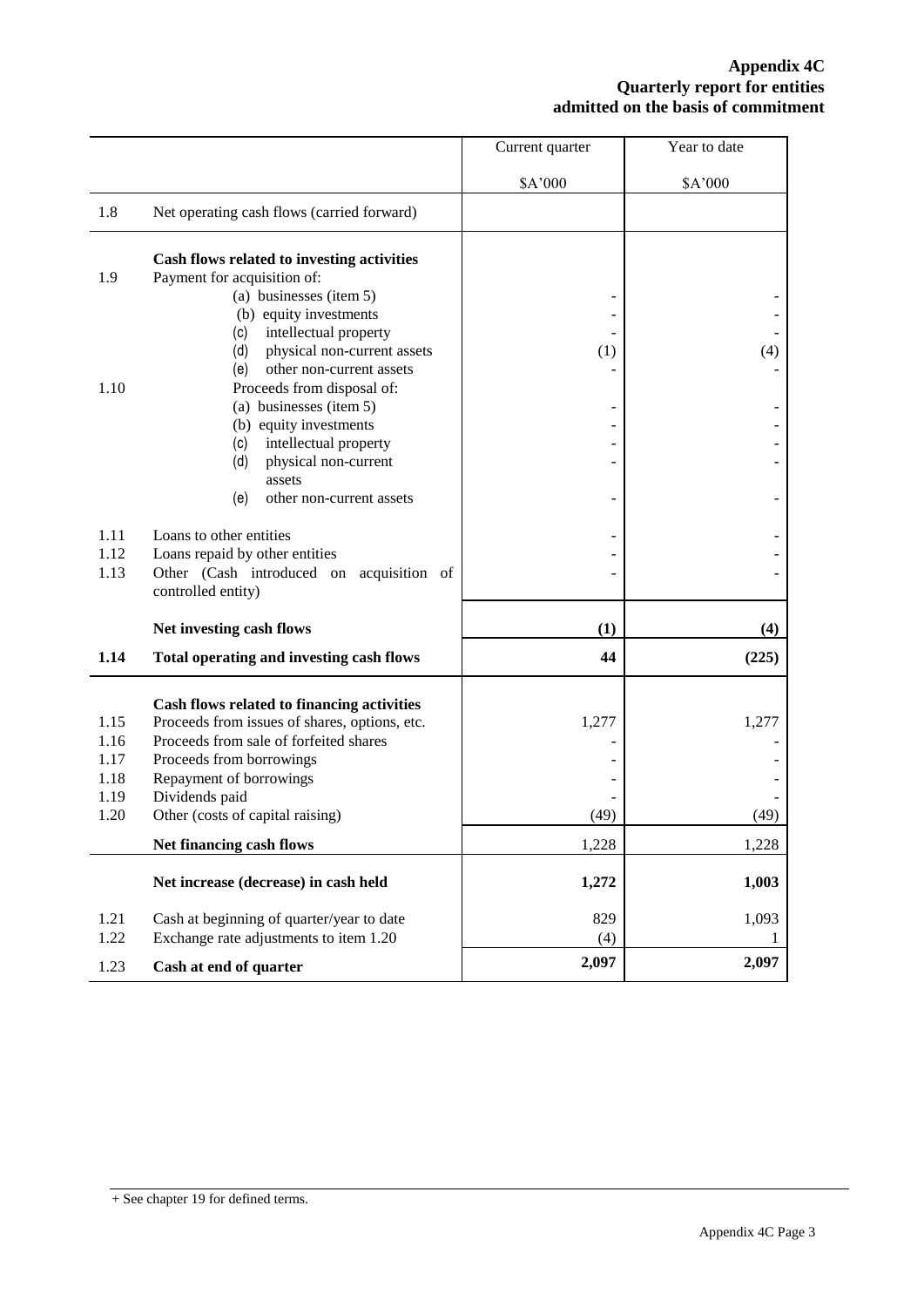## **Payments to directors of the entity and associates of the directors Payments to related entities of the entity and associates of the related entities**

|      |                                                                  | Current quarter<br>\$A'000 |
|------|------------------------------------------------------------------|----------------------------|
| 1.24 | Aggregate amount of payments to the parties included in item 1.2 | \$25k                      |
| 1.25 | Aggregate amount of loans to the parties included in item 1.11   |                            |
| 1.26 | Explanation necessary for an understanding of the transactions   |                            |

\$21K – Directors fees \$4K – Consulting fees

#### **Non-cash financing and investing activities**

2.1 Details of financing and investing transactions which have had a material effect on consolidated assets and liabilities but did not involve cash flows

N/A.

2.2 Details of outlays made by other entities to establish or increase their share in businesses in which the reporting entity has an interest

N/A

#### **Financing facilities available**

*Add notes as necessary for an understanding of the position. (See AASB 1026 paragraph 12.2).*

|     |                             | Amount available<br>\$A'000 | Amount used<br>\$A'000 |
|-----|-----------------------------|-----------------------------|------------------------|
| 3.1 | Loan facilities             | -                           |                        |
| 3.2 | Credit standby arrangements | -                           |                        |